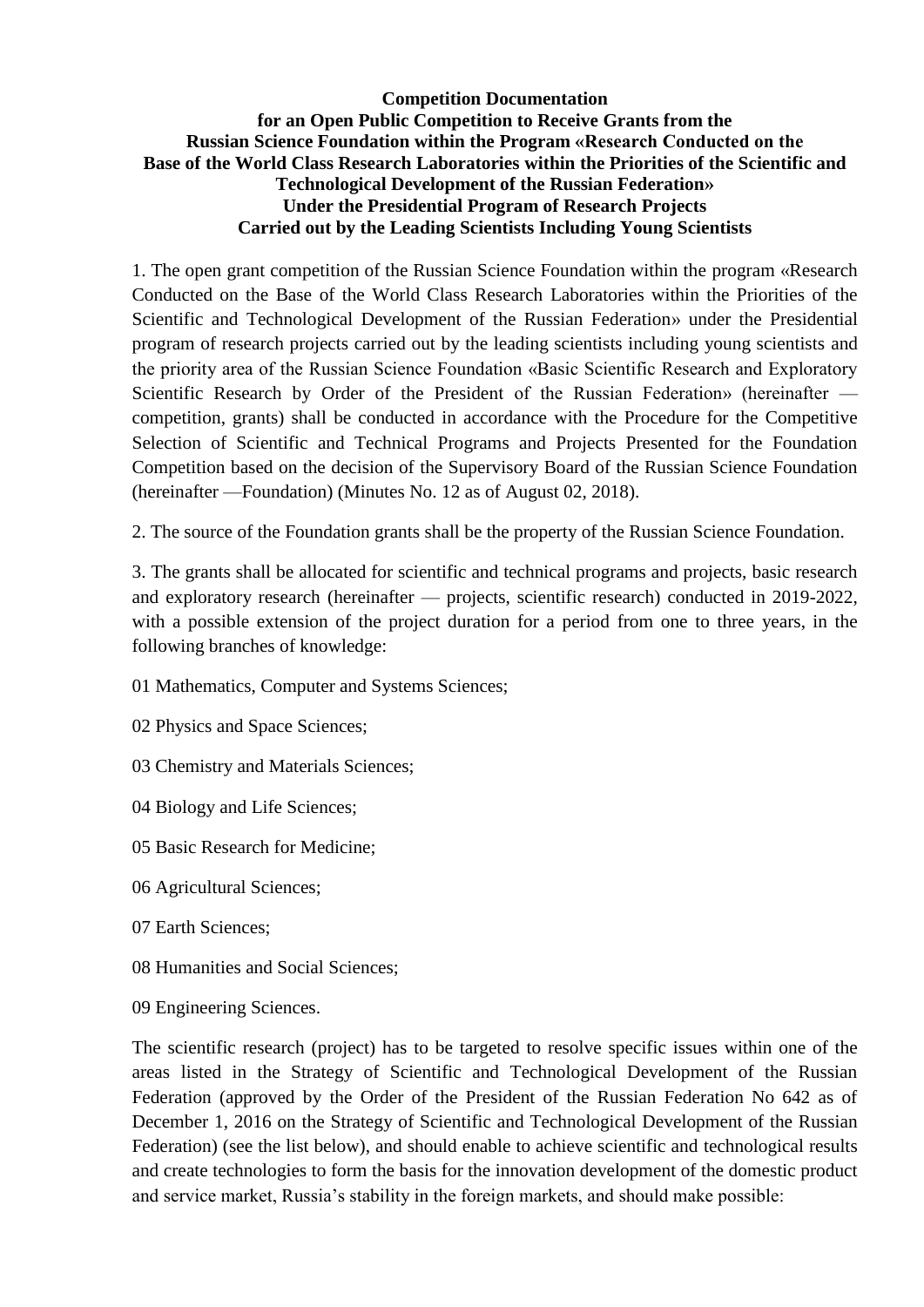N1. Shifting to advanced digital, smart production technologies, robotic solutions, new materials and construction methods, large volume data processing systems, machine training, and artificial intelligence.

N2. Shifting to ecologically friendly and resource-smart power industry, increased efficiency of hydrocarbon development and advanced processing, creating new energy sources, energy transportation and storage ways.

N3. Shifting to personalized medicine, hi-tech health care, and health protection technologies including but not limited to the rational use of medicines (primarily, of antibacterial medicines)

N4. Shifting to high producing eco-friendly agricultural and aqua-farming, development and application of biological and chemical agricultural plant and animal protection systems, storage and effective processing of agricultural products, creation of safe, high quality foods, including functional nutritional products.

N5. Countering anthropogenic, biogenic, and sociocultural threats, terrorism and ideological extremism, as well as cyber threats and other possible dangers to society, economy, and state.

N6. Connectivity between regions of the Russian Federation by creating smart transport and telecommunication systems; acquiring and maintaining leadership in international transport and logistics system development; outer space, airspace, World ocean, Arctic, and Antarctic exploration and use.

N7. Opportunity for the Russian society to effectively respond to the current global challenges in terms of human-to-nature, human-to-technology, and social institutions interaction, using the methods of humanitarian and social sciences.

The project realization has to be targeted, in particular, to form the scientific and technological groundwork which will ensure economic growth and social development of the Russian Federation.

Priority support will be afforded to the projects that provide for the output of new products or the improvement of the current products (goods, works, services), the output of new technologies or the development of the existing ones.

4. The competition is open to projects by research teams that conduct the world class research on the base of the established laboratories (structural divisions) of Russian research organizations, Russian higher educational institutions, and other organizations whose constituent documents provide possibility for scientific research, international (inter-state and inter-governmental) organizations located on the territory of the Russian Federation (hereinafter — research team, laboratory<sup>1</sup>, organization), regardless of the position, academic degree and citizenship held by the head of the research team (hereinafter — project leader) and the type of business organization and ownership of the companies with which the project leader and members of the research team are associated in their civil or professional activities.

**<sup>.</sup>** <sup>1</sup> For the purposes of the current competition a laboratory is meant for any structural division of an organization (institute, center, department, for example), which is established in accordance with the established procedure.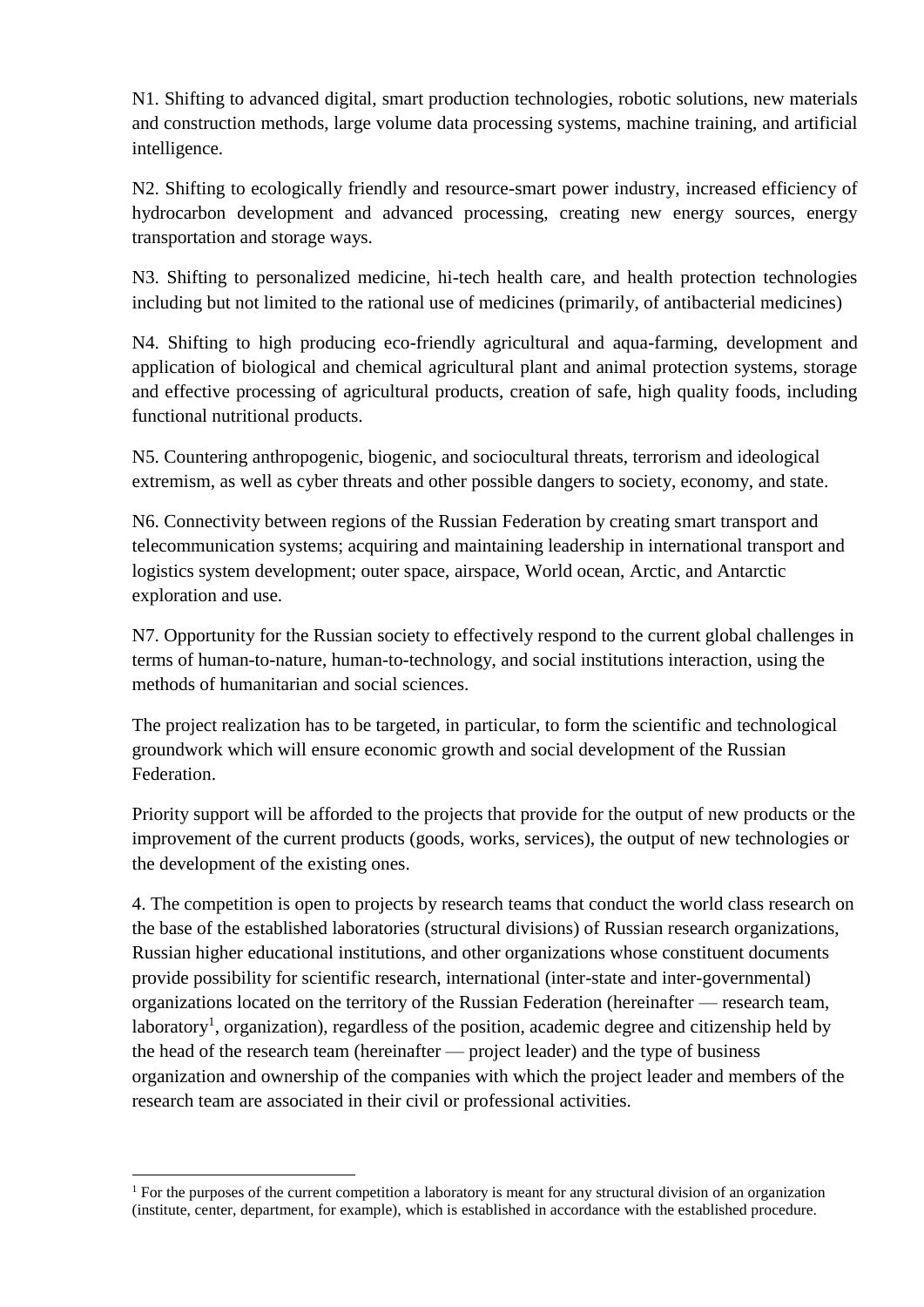5. The Foundation grants shall be provided for the realization of a research project by the research team to the project leader on a free and non-refundable basis according to the competition results under the terms specified by the Foundation, via organization.

6. The project leader cannot be the scientist who served as a project leader that was previously supported by the Foundation and that would not be completed by January 2019.

The scientist who was deprived of the right to lead the project for a specific period of time<sup>2</sup> as a result of leadership disclaimer for a project previously supported by the Foundation and/or early termination of a project previously supported by the Foundation is not eligible to be the project leader by resolution of the Foundation Supervisory Board.

7. The scientist who is in any way involved in the implementation of two or more projects supported by the Foundation is not eligible to be a member of the research team at the point of his/her involvement in the implementation of the project, winner of the current competition.

A member of the research team can not be an employee who is supervising administratively the leader of the Russian research team.

8. The project leader and research team members may be employees of the organization as well as the other persons hired to implement the project who have employment or civil relations with the organization over the duration of the practical implementation of the project.

The project leader must have employment relations<sup>3</sup> (excluding remote work) with the organization over the entire duration of the practical implementation of the project.

A labour contract with the project leader should anticipate his in person participation in the project works performance on the territory of the organization during<sup>4</sup> no less than 180 days for Russian<sup>5</sup> and 90 days for foreign scientists.

9. Prior to the competition, the project leader must have a number of publications<sup>6</sup> in peerreviewed Russian and foreign scientific journals indexed in the Web of Science Core Collection or Scopus<sup>7</sup> database and published over the period from January 1, 2014, to the date of the application submission:

**<sup>.</sup>** 2 The list of grounds for revoking the right to manage a project is posted on the website of the Russian Science Foundation [\(www.rscf.ru\)](http://www.rscf.ru/) under Documents > Individual Decisions of the Supervisory Board.

<sup>3</sup> The project leader is entitled to distribute grant funds from the moment that changes are made (if necessary) to the current employment contract with the organization in accordance with the agreement signed by the Russian Science Foundation, the project leader and the organization on the disbursement of grants for carrying out fundamental scientific research and exploratory scientific research (hereinafter the Agreement) or a (fixed) labour contract is concluded in accordance with the Agreement.

<sup>4</sup> No less than 120 days for Russian and 60 days for foreign scientists – at the first year of the project implementation.

<sup>5</sup> Citizens of the Russian Federation who are the tax residents of the Russian Federation.

<sup>6</sup> If a work is published in a journal that is indexed in the Web of Science Core Collection or Scopus databases and has an impact factor that places it in the JCR Science Edition, JCR Social Sciences Edition or Scopus SJR for the first quarter (Q1) of the year of publication (Q1 journals are listed in the database [http://www.scimagojr.com/,](http://www.scimagojr.com/) then the article in question is weighted as two publications. Publications belonging to Q1 are indicated in Article 2.9, Annex 1, Form 2.

<sup>7</sup> The list of publications is provided in Article 2.9, Annex 1, Form 2.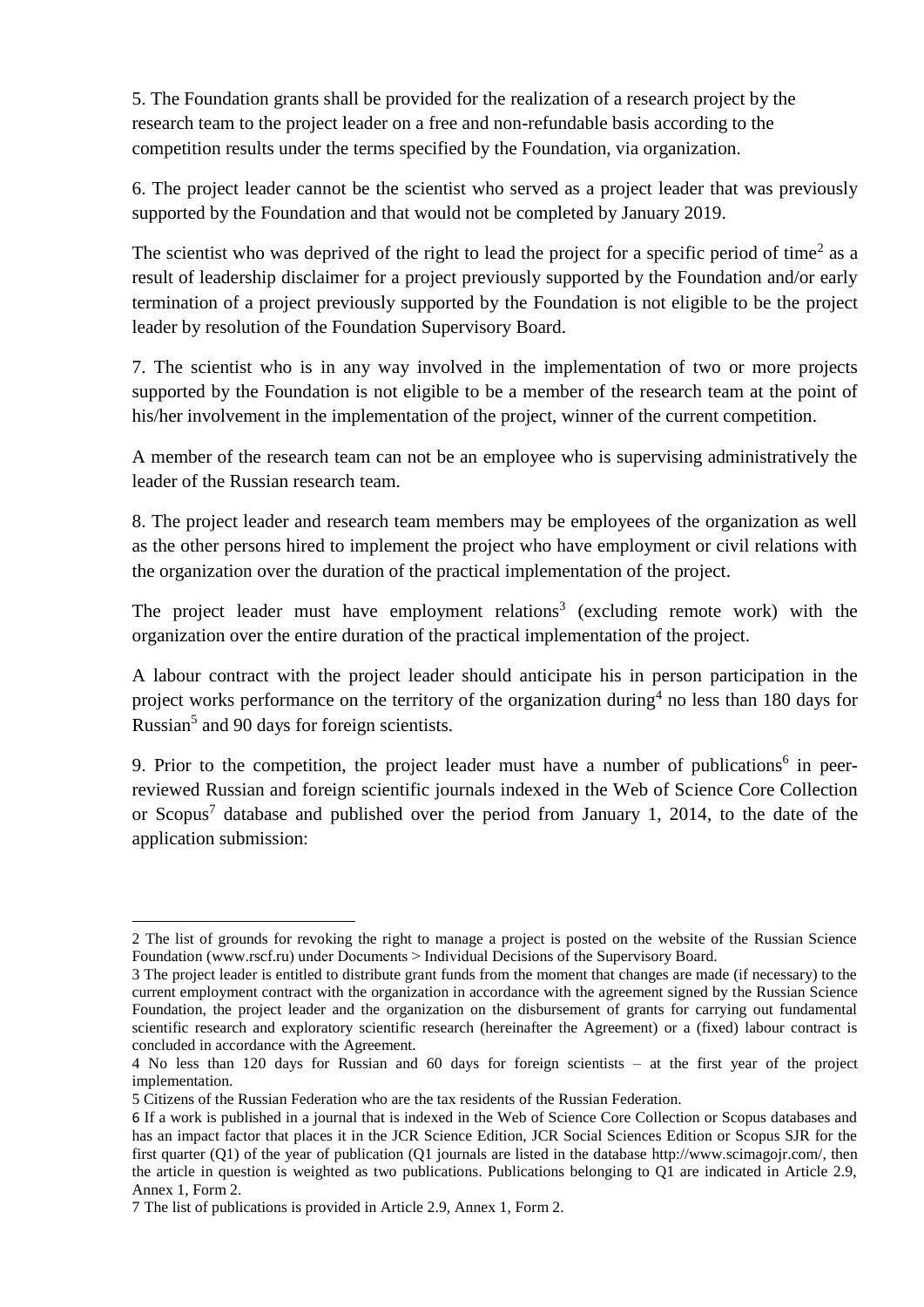a) for branches of knowledge 01 - 07, 09 specified in clause 3 of this competition documentation – no less than ten different publications;

b) for branch of knowledge 08 – no less than five different publications.

10. The financial provision of the project in the amount of no less than 32 (thirty two) million rubles annually is comprised of the Foundation's grant and co-financing. The size of each grant is no more than: 30 (thirty) million rubles – in 2019; 28 (twenty eight) million rubles – in 2020; 26 (twenty six) million rubles  $-$  in 2021; 24 (twenty four) million rubles  $-$  in 2022<sup>8</sup>.

Co-financing<sup>9</sup> can be provided by any legal entity (hereinafter  $-$  partner) interested in the project results, which should be proved out by the corresponding documents $10$ .

The Foundation has the right to sign the agreement only on receipt of the documents which prove out co-financing in the year 2019.

For purpose of co-financing of the projects supported on the results of the competition during the whole period of its realisation with the use of the Foundation's grant, one cannot raise money different from those provided by partners, including governmental, internal resources of the organisation and other foundations' grants, if another is not provided for by the present competition documentation for the reimbursement of the concrete expenditures.

11. The Foundation may alter the amount of annual funding in the event of a reduction in the size of the Russian Federation property contribution to the Russian Science Foundation or by decision of the Foundation Supervisory Board in accordance with the results of an peer-review of the grant application, reports submitted on the implementation of the project and on the proper use of the grant by its recipient.

12. The proportion of research team members aged up to and including 39 years directly involved in the performance of scientific research shall be no less than 40 (forty) per cent over the entire duration of the practical implementation of the project<sup>11</sup>.

Each member of the research team shall receive remuneration annually for work performed as part of the project's implementation.

The total amount of annual remuneration for one member of the research team may not exceed 15 per cent of the total annual remuneration for all members of the research team<sup>12</sup>.

<sup>&</sup>lt;sup>8</sup> The planned amount of financing under the project is indicated in Article 1.8, Annex 1, Form 1. Any violation of the terms and conditions herein shall lead to the application being rejected regardless of its current status.

<sup>9</sup> Any sources of financing in monetary form, which are allowed by the legislation of the Russian Federation, shall be used. For the purpose of co-financing one can use finances invested in the project realization (excluding invoices), R&D agreements with partners aimed at project co-financing and accounting for work delivery on project thematic.

 $10$  Supporting documents (if any) or the certified copies of them are provided as part of the application.

<sup>&</sup>lt;sup>11</sup> The composition of research teams is listed in Article 1.6, Annex 1, Form 1. Any violation of the terms and conditions herein shall lead to the application being rejected regardless of its current status.

<sup>&</sup>lt;sup>12</sup> Including guarantees established by the legislation of the Russian Federation and deductions for insurance contributions – compulsory pension, medical and social insurance (the latter to cover instances when the individual is physically unable to work and maternity leave), and social insurance (to cover work-related accidents and occupational diseases).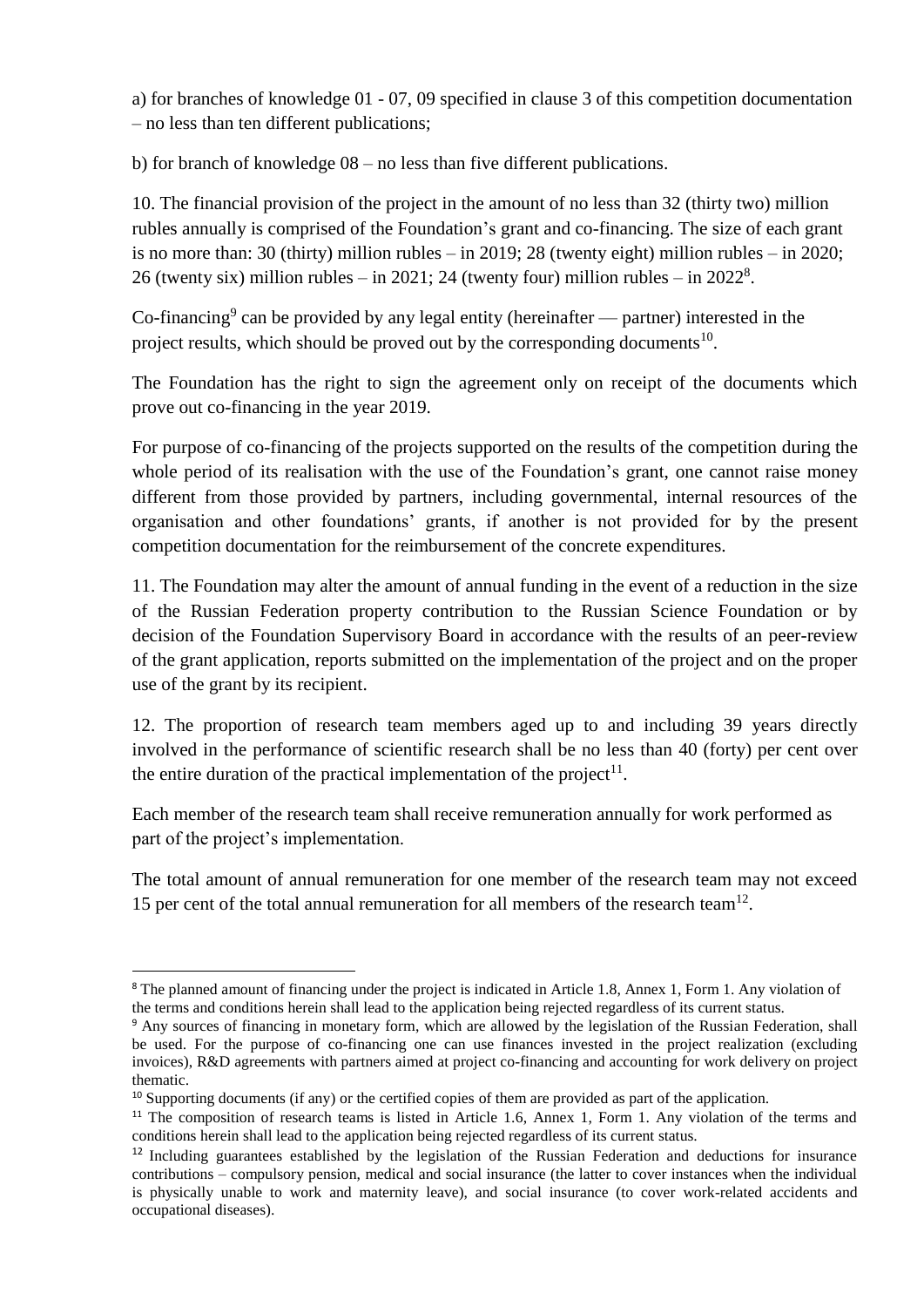The total number of members of the research team (together with the project leader) may not exceed 30 persons<sup>13</sup>.

13. The project leader shall be entitled<sup>14</sup> to submit only one<sup>15</sup> application as a team leader to take part in this<sup>16</sup> competition. There shall be no restriction on the number of projects one organization may implement.

14. It shall not be permitted to submit a project to the Foundation that is similar in scope to a project which has been concurrently submitted for other competitions of the Foundation, or other research foundations or organizations, or which is currently being implemented using the funds of foundations or organizations, state (municipal) order, and development programs funded by the federal budget. Should these conditions be violated, the Foundation shall discontinue funding for the project regardless of its stage of implementation with the simultaneous recovery of the funds paid to the grant recipient in the prescribed manner.

15. The projects supported as a result of the competition may not contain information that constitutes a state secret or other restricted information that is to be protected in accordance with the legislation of the Russian Federation.

16. A mandatory condition for the provision of the grant by the Foundation shall be undertaking of the following obligations by the research team in the name of the project leader:

16.1. To make the results of their scientific research part of the public domain in accordance with the legislation of the Russian Federation by publishing them in Russian and foreign peerreviewed scientific journals.

16.2. To make publications<sup>17</sup> in Russian and foreign peer-reviewed scientific journals during the practical implementation of the project:

a) for branches of knowledge 01-07 and 09 specified in clause 3 of this competition documentation – no less than 40 (forty)<sup>18</sup> publications indexed in the Web of Science Core Collection or Scopus databases;

b) for branch of knowledge 08 – no less than 25 (twenty five) publications indexed in the Web of Science Core Collection or Scopus databases.

1

<sup>&</sup>lt;sup>13</sup> The number of research team members is indicated in Article 1.6, Annex 1, Form 1.

<sup>&</sup>lt;sup>14</sup> There is no limit to the number of other projects in which the individual can take part.

<sup>&</sup>lt;sup>15</sup> Any violation of the terms and conditions herein shall lead to the application being rejected regardless of its current status.

<sup>&</sup>lt;sup>16</sup> In the event that the project leader is involved in several competition competitions organized by the Russian Science Foundation at the same time, he/she is required to attach a letter to all subsequent applications indicating his/her priorities with regard to the projects that submitted to the Russian Science Foundation, with due account of the restrictions set forth in clause 6 of the present competition documentation. The letter is automatically generated by the IAS, taking the priorities indicated by the project leader into account, printed, signed and sent to the Russian Science Foundation as part of the application package.

<sup>&</sup>lt;sup>17</sup> The number of planned publications is indicated in Article 1.9, Annex 1, Form 1.

<sup>&</sup>lt;sup>18</sup> If a work is published in a journal that is indexed in the Web of Science Core Collection or Scopus databases and has an impact factor that places it in the JCR Science Edition, JCR Social Sciences Edition or Scopus SJR for the first quarter (Q1) of the year of publication (Q1 journals are listed in the database http://www.scimagojr.com/, then the article in question is weighted as two publications.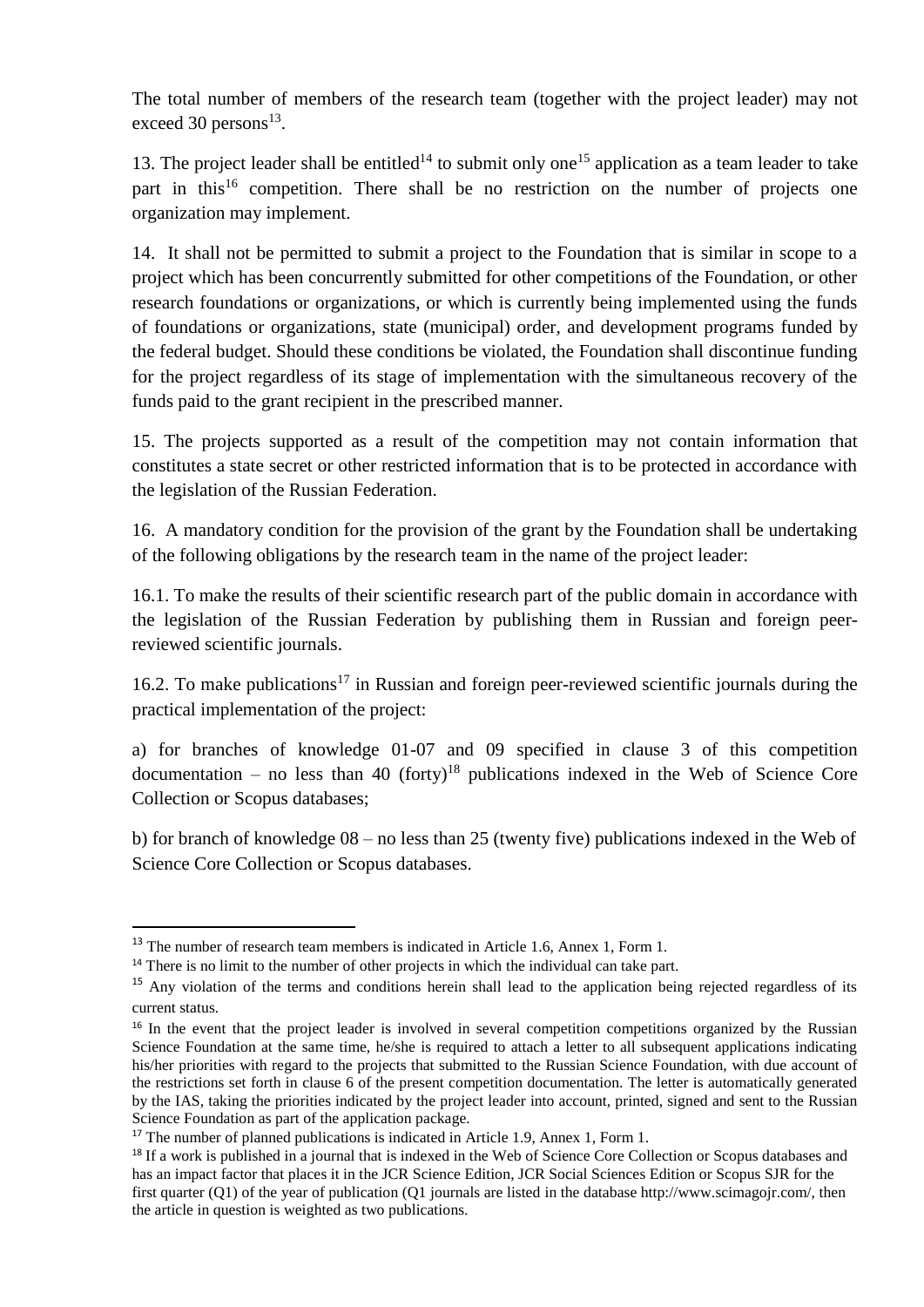16.3. To mention the financial support received from the Foundations in published results of any research work performed as part of a project supported by the Foundation.

16.4. To agree that the summary of the supported project and relevant project implementation reports will be published by the Foundation, including publications on the Web.

16.5. To attract during the first 12 months of the project realization on the base of the open competition no less than three young scientists with PhD (postdocs) at the age of up to 35 inclusively from other organization for the work on the project. Herewith the duration of working time foreseen by the labor agreement with each of the young scientist shouldn't be less than the regular duration<sup>19</sup> of the working time (or shortened<sup>20</sup> in cases foreseen by the legislation of the Russian Federation). The Organization has to provide no less than 50 (fifty) percent of the funds to cover the expenses for their work.

16.6. To agree that the summary of the supported project and relevant project implementation reports will be published by the Foundation, including publications on the Web.

16.7. To agree, that the application submitted for the competition may be subject of international peer-review.

17. Applications for the competition shall be submitted by the project leader using the forms in accordance with Appendix 1 to this competition documentation both electronically (via the Foundation Information and Analysis System (hereinafter the IAS) and as hard copy (printed from the IAS), both forms identical. Applications shall be submitted to the Foundation in Russian with the exception of several fields of the application forms that are to be completed in English (only where specifically indicated).

18. Applications shall be completed in the Foundation IAS located on the Internet at the address http://grant.rscf.ru<sup>21</sup>. As an application receives a registration number in the IAS, the project leader must print and submit one hard copy of the application and additional materials to the Foundation **no later than 12:00 (noon, Moscow time) October 18, 2018**, at the address: Moscow, GSP-2, 109992, ul. Solyanka, d. 14, str. 3. The project leader shall independently choose the method for delivering the application materials to the Foundation that ensures that they are received by the Foundation by the required deadline.

19. The hard copy of the application (including additional materials) must be **bound/stitched and affixed with the organization seal** (if applicable), while the relevant forms must be personally signed by the project leader, the core research team members (core investigators) and the head of the organization (authorized representative acting on the basis of a power of attorney) $^{22}$ .

20. Applications received by the Foundation shall not be returned.

<sup>&</sup>lt;sup>19</sup> In accordance with Article 91 of the Labour Code of the Russian Federation.

<sup>&</sup>lt;sup>20</sup> In accordance with Article 92 of the Labour Code of the Russian Federation.

<sup>&</sup>lt;sup>21</sup> The application cycle consists of the following stages: registration of the leader of the project and up to three core investigators (if this was not done previously), filling out in the IAS the information about the leader of the Russian research team and the core investigators, preparing the application, registration of the application.

 $^{22}$  In the event the application is signed by an authorised representative, a power of attorney (copy of a power of attorney certified by the organisation's seal) shall be attached to the hard copy of the application.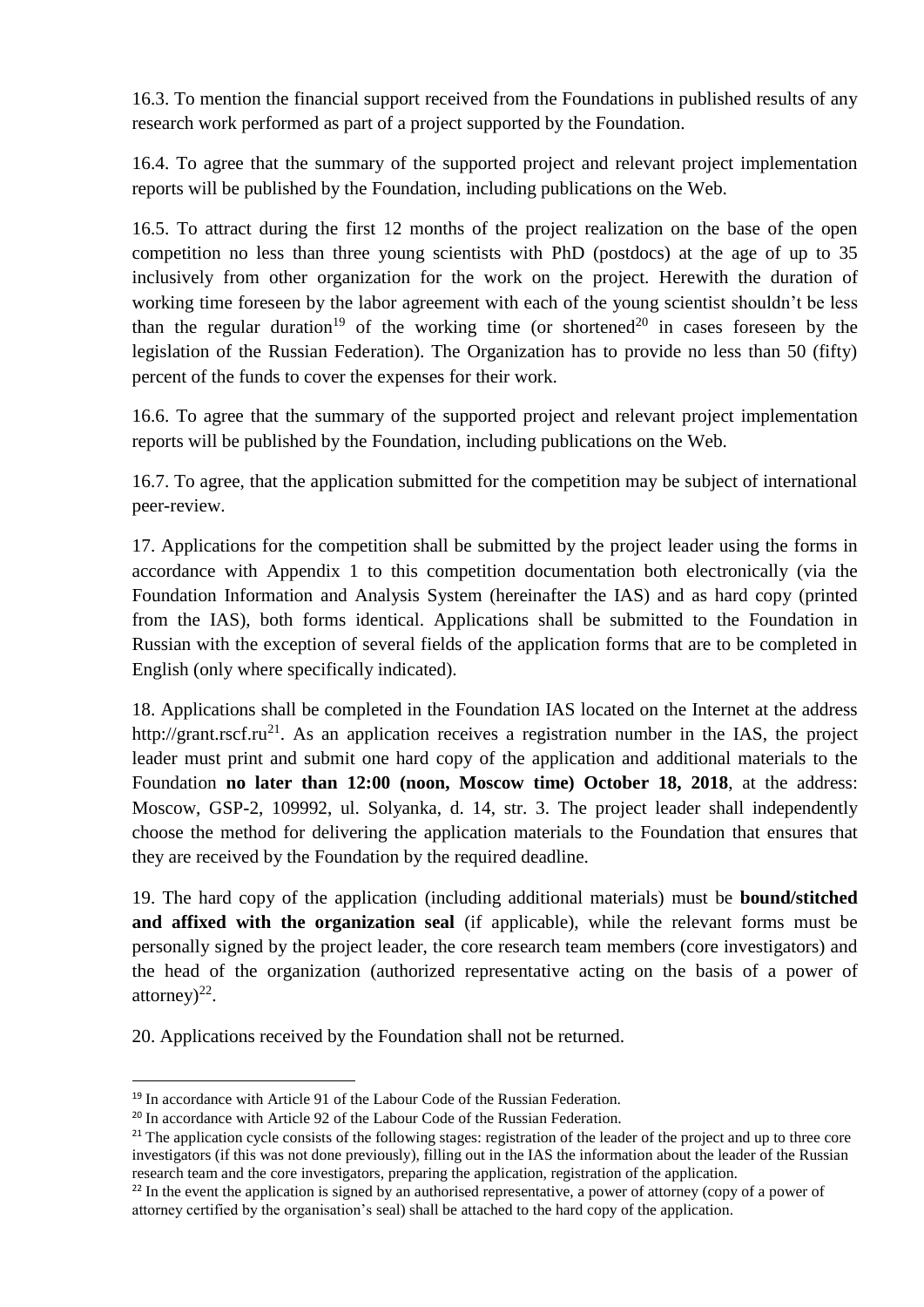21. The following applications are not eligible for the competition:

a) applications that are completed and/or submitted to the Foundation violating the requirements of clauses 17, 18 and 19 of this competition documentation;

b) applications that are completed and submitted to the Foundation violating the requirements for the content of the application to take part in the competition set forth in the announcement on the competition and the competition documentation;

c) applications whose hard copy version differs from the electronic version registered in the IAS;

d) applications whose hard copy versions were received<sup>23</sup> by the Foundation after the submission deadline;

e) applications whose content violates the requirements of clauses 3, 4, 6, 7, 9, 10, 12-16, and 36 of the competition documentation, including the qualification requirements set out in clause 9;

f) applications containing conflicting information regarding the qualification requirements of applicants, specifically under clause 2.9 of Annex 1 in Form 2;

22. The Foundation shall notify the project leader via the IAS about the registration of the application, the receipt of the hard copy of the application, and the results of the competition.

23. The project leader shall be entitled to withdraw an application submitted for the competition provided that the relevant written notification is submitted to the Foundation.

24. The project leader is entitled to make changes in the application submitted for the competition only in the form of its withdrawal in accordance with clause 23 of this competition documentation and submission of a new application for the competition by the required deadline.

25. Applications eligible for the competition shall undergo a peer-review in accordance with the Procedure for Expert Evaluation of Scientific and Technical Programs and Projects Submitted for a Competition of the Russian Science Foundation and the Criteria for the Competitive Selection of Scientific and Technical Programs and Projects Submitted for a Competition of the Russian Science Foundation<sup>24</sup>.

Applications are approved for peer-review in accordance with the classifier codes for the branches of knowledge specified in the applications by the project leaders.

26. The competition results shall be approved by the Foundation Supervisory Board **by March 01, 2019**.

27. The list of supported projects based on the competition results shall be published on the Foundation website no later than 10 days after the competition results are determined.

28. Should the projects be supported by the Foundation, the agreements with the following data will be sent to the project leaders via the IAS system for completion and signing within 15 business days after the competition results approval date:

<sup>&</sup>lt;sup>23</sup> Regardless of their submission for delivery and / or the reasons for delays in the delivery to the Foundation.

<sup>&</sup>lt;sup>24</sup> The documents were published on the Internet at the address http://rscf.ru/ru/documents.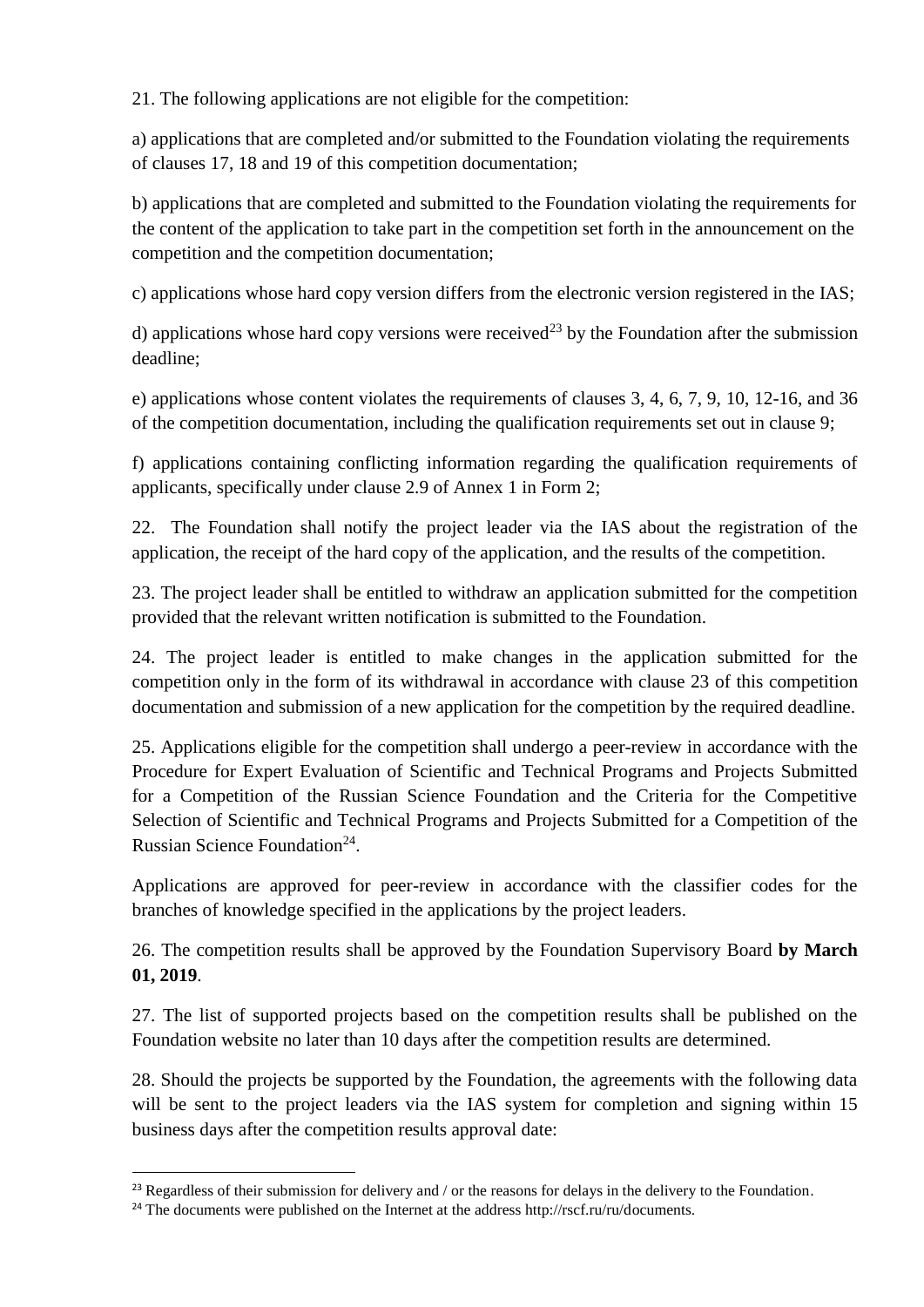— area of scientific research;

– research work plan and budget layout<sup>25</sup>;

– obligation for the project leader to submit annual report on the project implementation;

– obligation for the organization to provide the research team with the necessary facilities, equipment, and supplies as well as access to available experimental base for the scientific research;

– obligation for the organization to conclude civil or employment (fixed-term) contracts<sup>26</sup> with each member of the research team in accordance with the grant conditions;

– obligation for the organization to pay remuneration to the members of the research team for the work performed as part of the project under written orders from the project leader;

– obligation for the organization to keep separate records of grant expenditures and present reports on its proper use;

– conditions and procedures for the parties to terminate the agreement and the return of the grant funding (partial), including the cases when the Foundation identifies the misuse of the grant;

– obligation of the organization to ensure co-financing to the research team;

– other rights and duties of the Foundation, the project leader, the head of organization associated with the use of the grant.

29. The amount of the financial support for the project in the agreement may be reduced compared to the amount requested by the project leader in accordance with the decision of the Foundation Supervisory Board based on the recommendations from the Foundation Review Board.

30. The Foundation may not conclude an agreement if the project leader is different from the one declared in the application that has undergone peer-review procedure.

31. Within 15 business days after receipt via the IAS of a draft agreement signed by the Russian team leader and authorised representative of the organisation, the agreement or a substantiated refusal by the Russian team leader or organisation to sign the agreement must be submitted to the Foundation. The Russian team leader shall independently choose the method for delivering the signed agreement to the Foundation that ensures that it is received by the Foundation on time. If this deadline is violated, the Russian team leader and organisation shall notify the Foundation about the impermissible delay with the signing of the agreement. If the duly signed agreement is not received by the Foundation within the following 5 business days, the relevant project shall be excluded from the list of projects supported by the Foundation, and the relevant notice will be published on the Foundation's official website.

32. The Foundation's grant may be used solely in compliance with the purposes<sup>27</sup> specified in the agreement.

<sup>&</sup>lt;sup>25</sup> For informational purposes only.

<sup>&</sup>lt;sup>26</sup> If such contracts were not previously concluded.